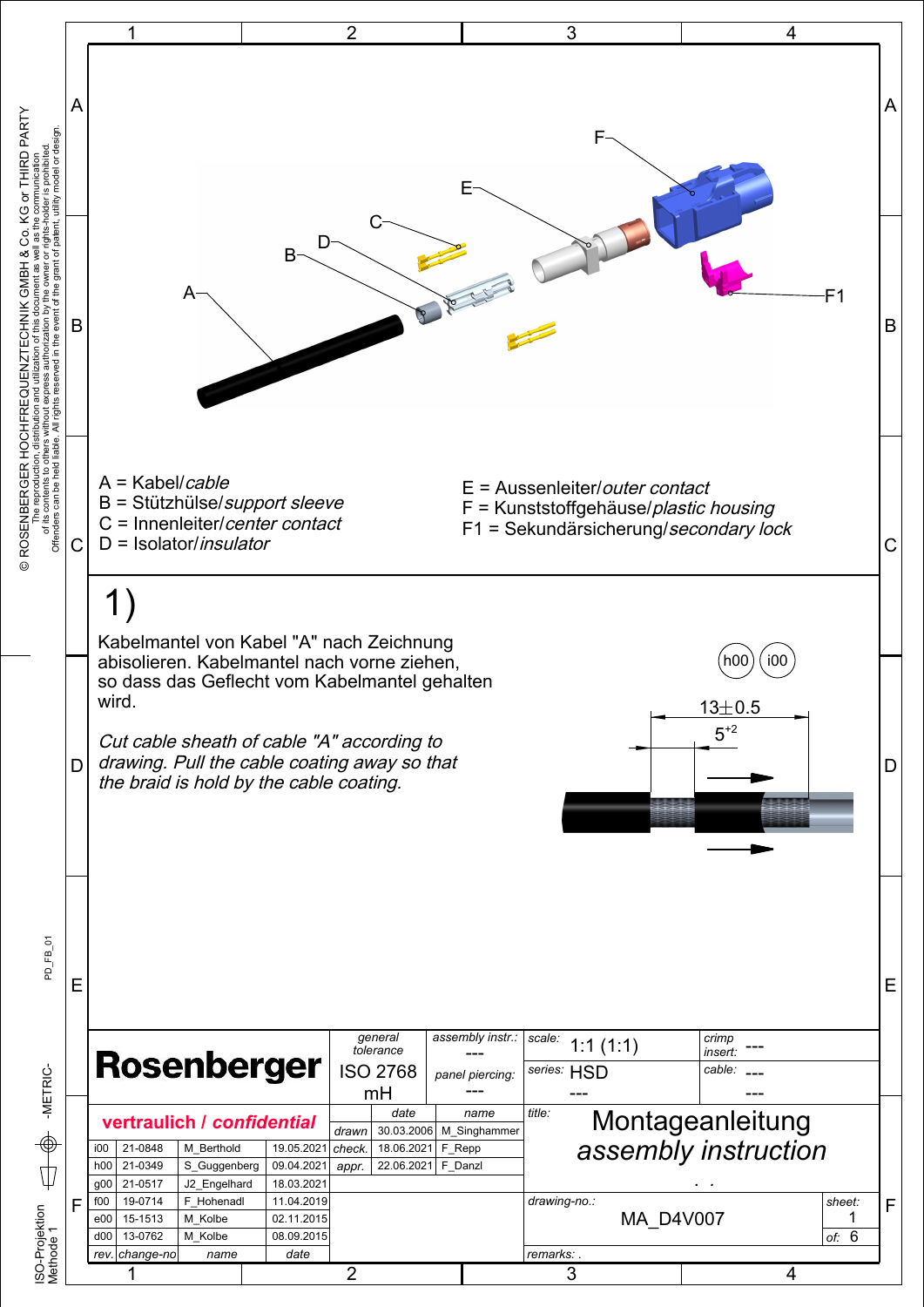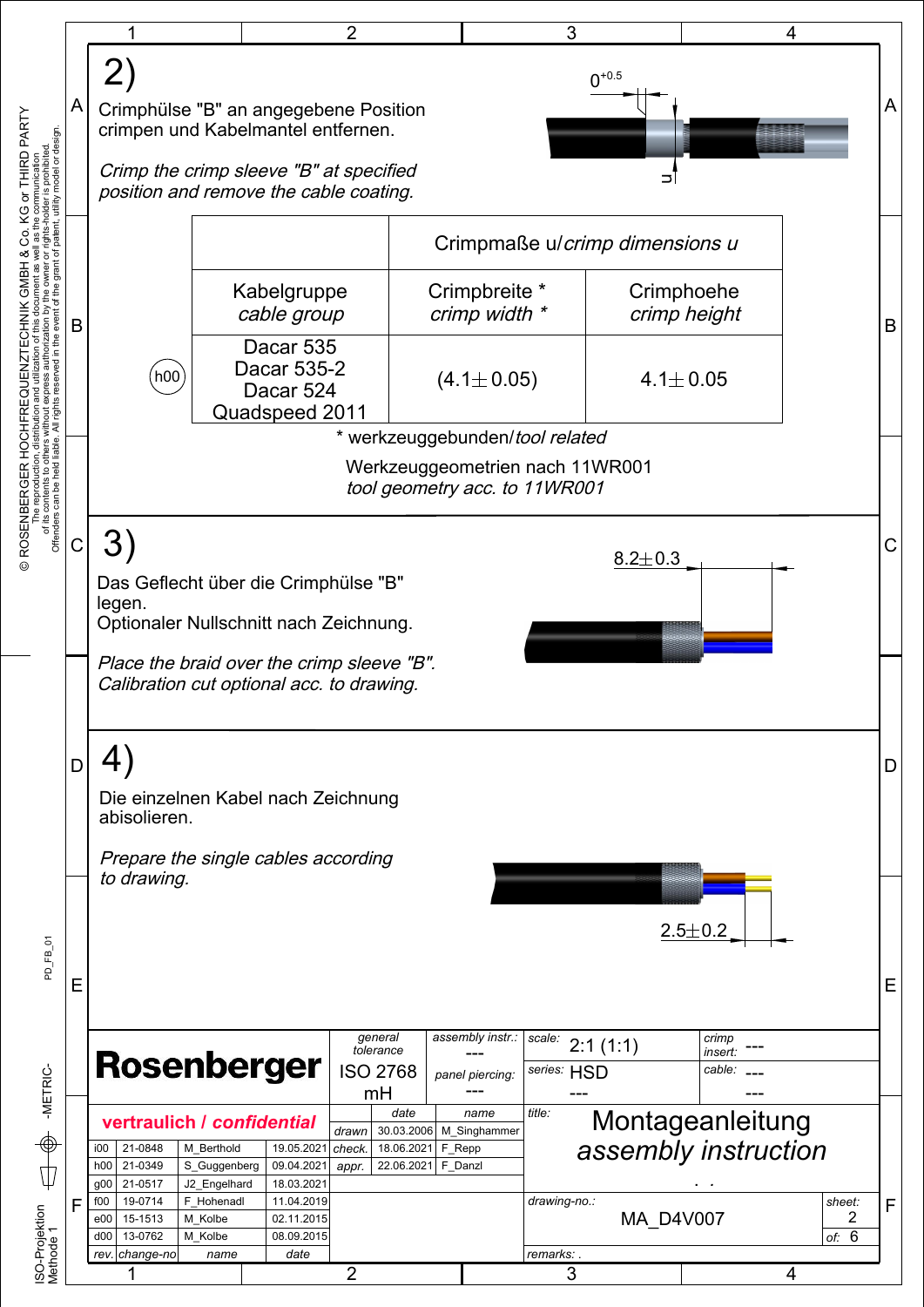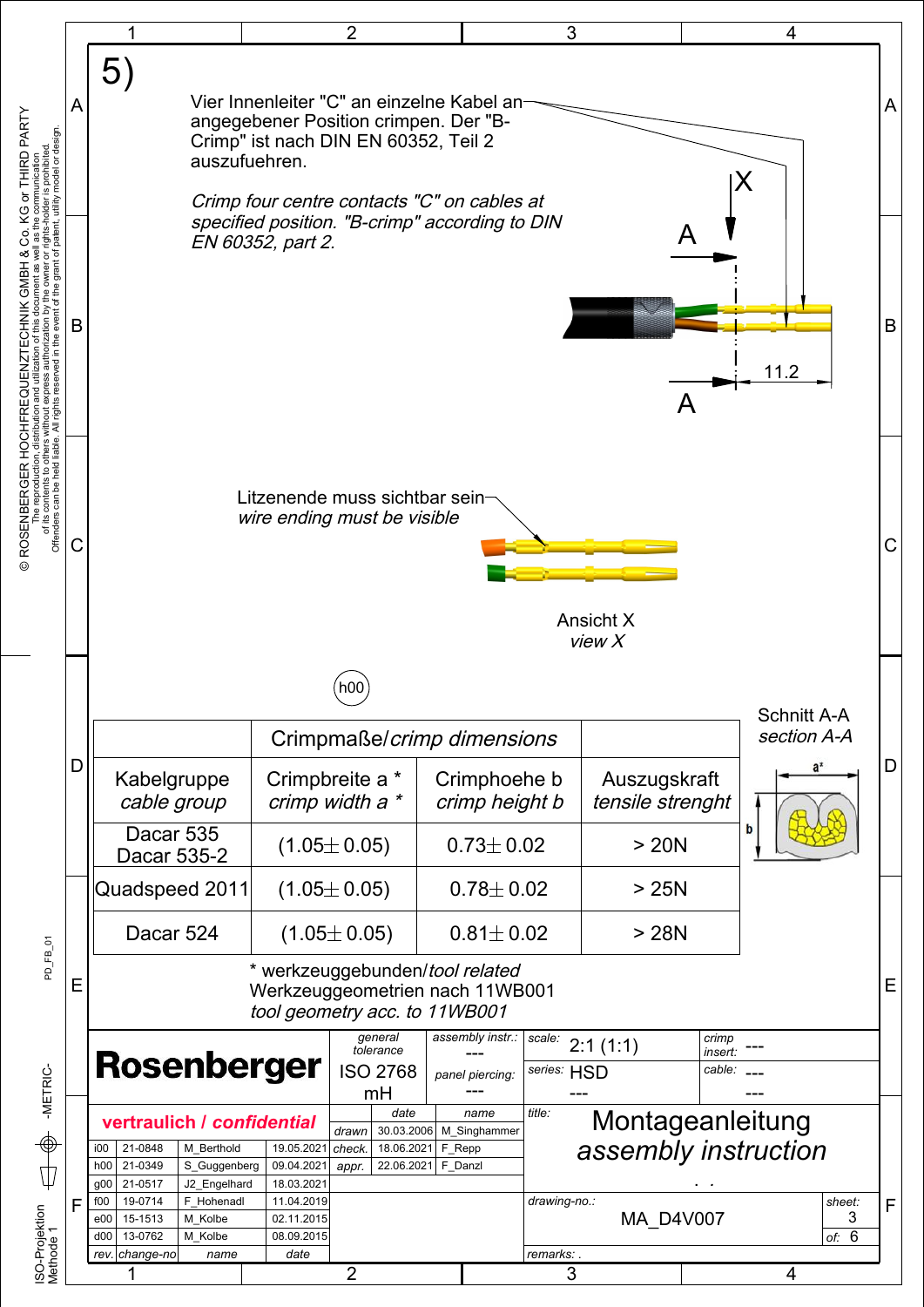|   |                                                                           |                                                                                                                                                                                             |   |                          | 2                                                      |                        | 3                                                                                                                                    |                  | 4                    |  |  |
|---|---------------------------------------------------------------------------|---------------------------------------------------------------------------------------------------------------------------------------------------------------------------------------------|---|--------------------------|--------------------------------------------------------|------------------------|--------------------------------------------------------------------------------------------------------------------------------------|------------------|----------------------|--|--|
|   | 6                                                                         |                                                                                                                                                                                             |   |                          |                                                        |                        |                                                                                                                                      |                  |                      |  |  |
| A |                                                                           |                                                                                                                                                                                             |   |                          | Innenleiter "C" in Isolierteil "D" montieren.          |                        |                                                                                                                                      |                  |                      |  |  |
|   |                                                                           |                                                                                                                                                                                             |   |                          |                                                        |                        | Innenleiter müssen positionsgenau eingerastet sein [vgl. Ansicht Z].<br>Anordnung der Pins nach RN 053-01; Farbe der einzelnen Kabel |                  |                      |  |  |
|   |                                                                           |                                                                                                                                                                                             |   |                          | in Bezug auf Nut beachten! [Abbildung zeigt Seite B]   |                        |                                                                                                                                      |                  |                      |  |  |
|   |                                                                           |                                                                                                                                                                                             |   |                          |                                                        |                        |                                                                                                                                      |                  |                      |  |  |
|   |                                                                           | Assemble the center contacts "C" into the insulator "D".<br>Center contact must snap in exactly on position [see view Z].<br>Arrangement of the pins according to RN 053-01; mind colour of |   |                          |                                                        |                        |                                                                                                                                      |                  |                      |  |  |
|   |                                                                           |                                                                                                                                                                                             |   |                          | cables in relationship to slot! [picture shows side B] |                        |                                                                                                                                      |                  |                      |  |  |
| В |                                                                           |                                                                                                                                                                                             |   |                          |                                                        |                        |                                                                                                                                      |                  |                      |  |  |
|   |                                                                           |                                                                                                                                                                                             |   |                          | 4:1                                                    |                        |                                                                                                                                      |                  | Nut<br>slot          |  |  |
|   |                                                                           |                                                                                                                                                                                             |   |                          |                                                        |                        |                                                                                                                                      |                  |                      |  |  |
|   |                                                                           |                                                                                                                                                                                             |   |                          |                                                        |                        |                                                                                                                                      |                  |                      |  |  |
|   |                                                                           |                                                                                                                                                                                             |   |                          |                                                        |                        |                                                                                                                                      |                  |                      |  |  |
|   |                                                                           |                                                                                                                                                                                             |   |                          |                                                        |                        |                                                                                                                                      |                  |                      |  |  |
|   |                                                                           |                                                                                                                                                                                             |   |                          |                                                        |                        |                                                                                                                                      |                  |                      |  |  |
| С |                                                                           | Farbe                                                                                                                                                                                       |   |                          | <b>Seite</b>                                           |                        | Farbe                                                                                                                                |                  | <b>Seite</b>         |  |  |
|   |                                                                           | colour                                                                                                                                                                                      |   | Pin                      | side                                                   |                        | colour                                                                                                                               | Pin              | side                 |  |  |
|   |                                                                           | blau/blue                                                                                                                                                                                   | 1 |                          |                                                        |                        | braun/ <i>brown</i>                                                                                                                  | 1                |                      |  |  |
|   |                                                                           | orange/orange<br>gruen/green                                                                                                                                                                |   | 2                        | A                                                      |                        | gruen/green                                                                                                                          | $\overline{2}$   | B                    |  |  |
|   |                                                                           |                                                                                                                                                                                             |   | 3                        |                                                        |                        | orange/orange                                                                                                                        | 3                |                      |  |  |
|   |                                                                           | braun/brown                                                                                                                                                                                 |   |                          | 4                                                      |                        | blau/blue<br>4                                                                                                                       |                  |                      |  |  |
| D |                                                                           |                                                                                                                                                                                             |   |                          |                                                        |                        |                                                                                                                                      |                  |                      |  |  |
|   |                                                                           | Optische Kontrolle auf beschädigungsfreies<br>Fügen der Innenleiter in den Isolator.                                                                                                        |   |                          |                                                        |                        |                                                                                                                                      |                  |                      |  |  |
|   |                                                                           | h00<br>$1.05_{-0.23}^{+0.17}$<br>Das Maß ist beim Einrichten der Maschine<br>zu prüfen und optisch zu vermessen.                                                                            |   |                          |                                                        |                        |                                                                                                                                      |                  |                      |  |  |
|   |                                                                           | Das Maß muss durch die Prozessparameter<br>sichergestellt werden.                                                                                                                           |   |                          |                                                        |                        |                                                                                                                                      |                  |                      |  |  |
|   |                                                                           |                                                                                                                                                                                             |   |                          |                                                        |                        |                                                                                                                                      |                  |                      |  |  |
|   |                                                                           | Optical control of damage-free joining<br>of the center contacts into the insulator.                                                                                                        |   |                          |                                                        |                        |                                                                                                                                      |                  |                      |  |  |
|   |                                                                           | Ansicht Z<br>Dimension must be checked and<br>view Z                                                                                                                                        |   |                          |                                                        |                        |                                                                                                                                      |                  |                      |  |  |
| Ε |                                                                           | measured optical when setting up the machine.<br>Dimension must be ensured by process parameters.                                                                                           |   |                          |                                                        |                        |                                                                                                                                      |                  |                      |  |  |
|   |                                                                           |                                                                                                                                                                                             |   |                          |                                                        |                        |                                                                                                                                      |                  |                      |  |  |
|   |                                                                           |                                                                                                                                                                                             |   |                          | general<br>tolerance                                   | assembly instr.:       | scale:<br>2:1(1:1)                                                                                                                   | crimp<br>insert. |                      |  |  |
|   |                                                                           | <b>Rosenberger</b>                                                                                                                                                                          |   |                          | <b>ISO 2768</b><br>mH                                  | panel piercing:        | series: HSD                                                                                                                          | cable:           |                      |  |  |
|   |                                                                           | vertraulich / confidential                                                                                                                                                                  |   |                          | date<br>name                                           |                        | title:                                                                                                                               |                  | Montageanleitung     |  |  |
|   | i00                                                                       | 21-0848<br>M Berthold                                                                                                                                                                       |   | 19.05.2021               | 30.03.2006<br>drawn<br>check.<br>18.06.2021            | M_Singhammer<br>F_Repp |                                                                                                                                      |                  | assembly instruction |  |  |
|   | h00<br>$g_{00}$                                                           | 21-0349<br>S_Guggenberg<br>21-0517<br>J2_Engelhard                                                                                                                                          |   | 09.04.2021<br>18.03.2021 | 22.06.2021<br>appr.                                    | F_Danzl                |                                                                                                                                      |                  |                      |  |  |
| F | f00<br>e00                                                                | 19-0714<br>F Hohenadl<br>11.04.2019<br>M Kolbe<br>15-1513<br>02.11.2015                                                                                                                     |   |                          |                                                        |                        | drawing-no.:<br><b>MA D4V007</b>                                                                                                     |                  | sheet:<br>4          |  |  |
|   | 13-0762<br>M Kolbe<br>08.09.2015<br>d00<br>rev. change-no<br>date<br>name |                                                                                                                                                                                             |   |                          |                                                        | remarks:               |                                                                                                                                      |                  | of: $6$              |  |  |
|   |                                                                           |                                                                                                                                                                                             |   |                          |                                                        |                        |                                                                                                                                      |                  |                      |  |  |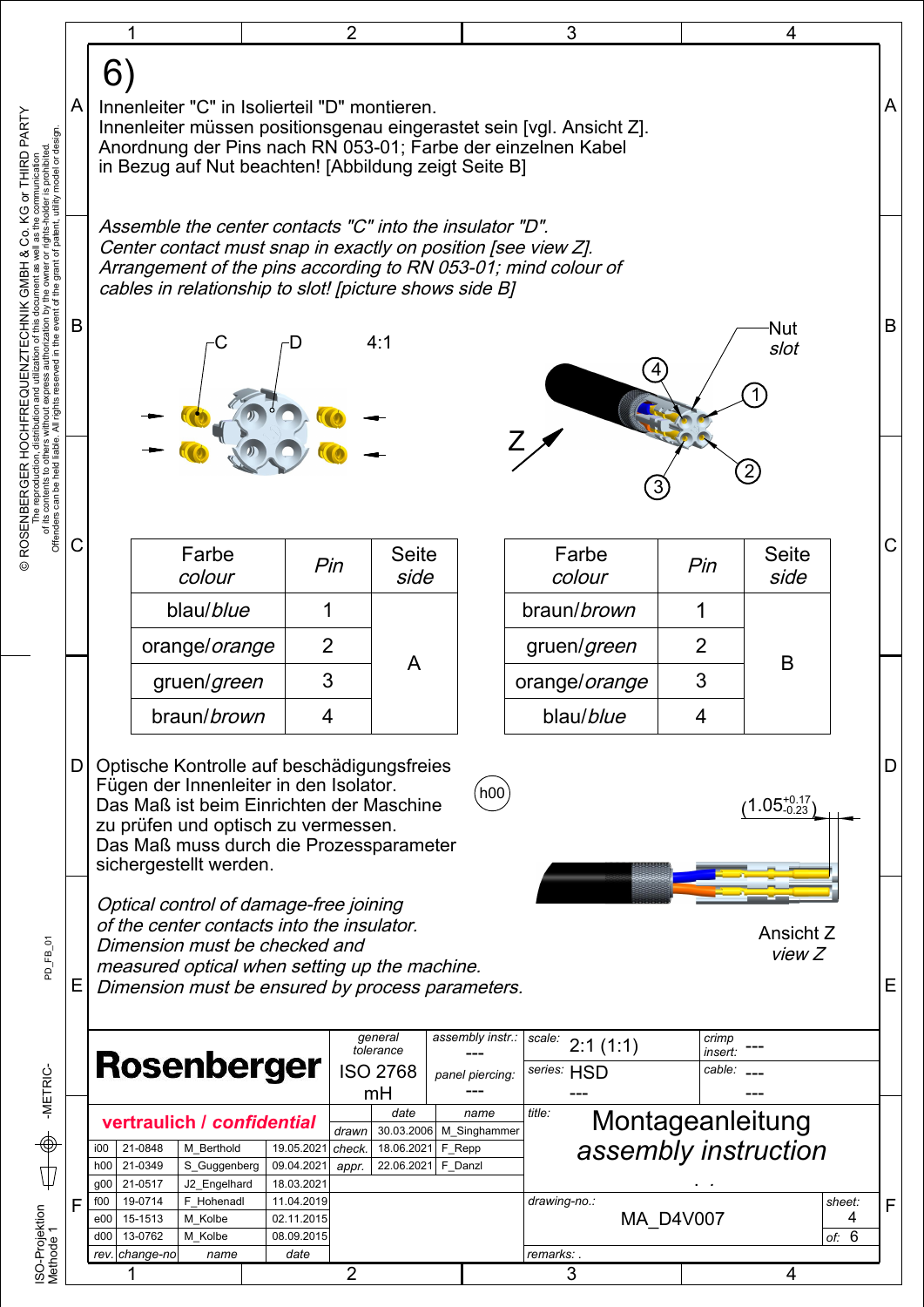